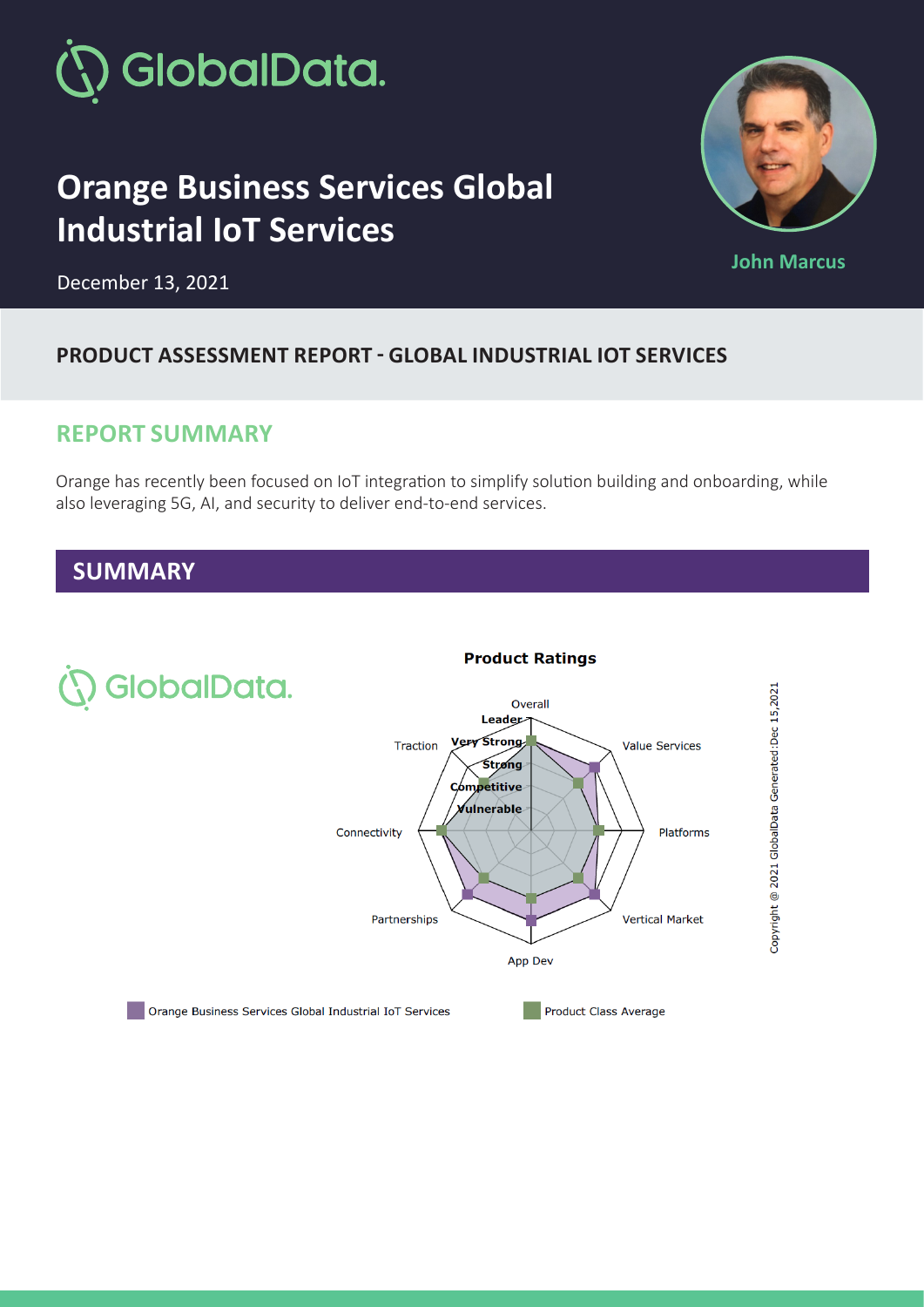## **WHAT'S NEW**

- **• August 2021:** OBS is providing mobile IoT connectivity across Europe for cars in partnership with global mobility brand Lynk & Co, a JV between Geely Auto Group and Volvo. Its 'always connected' car offering provides large configurable touchscreens and telematics, with each car equipped with a SIM - with a unified global footprint - during the manufacturing process.
- **• August 2021:** Orange is providing maritime clients with high-capacity global satellite connectivity services provided jointly by SES Networks and Orange. The solution enables new technologies that leverage IoT and AI, edge, and cloud applications.
- **• July 2021:** Smart proximity office space solutions vendor Nooka Space is partnering with Orange Business Services in Romania for IoT, hardware, and software solutions. Nooka Space will offer Orange clients the option to use the Nooka solutions.
- **• June 2021:** Orange, Sierra Wireless, Lacroix, and STMicroelectronics announced IoT Continuum, a partnership that simplifies and accelerates mass deployment of IoT across Europe. By bringing together expertise across the entire IoT industry (connectivity, hardware, software, design, and manufacture) under one roof, partners of the IoT Continuum will support international businesses to accelerate the deployment and industrialization of massive IoT over LTE and 5G.

## **PRODUCT OVERVIEW**

#### **Product Name | Orange IoT Description** Orange has built a complete end-to-end IoT value chain allowing customers to collect and ingest the data into cloud-based applications. The Orange IoT portfolio offers a comprehensive set of building blocks for IoT, including certified objects, global connectivity management, managed IoT platforms, advanced analytics, security, consulting, and other professional services. Orange also offers industrialized products, in particular around Smart Tracking, Smart Operation, and Smart Interactions. Orange's three main verticals (connected cars and products, smart cities and buildings, and Industry 4.0) benefit from those business solutions. Orange is also pursuing a range of go-to-market models with third parties: embedded connectivity, co-selling offers, and integration of third-party solutions. **Components** • Devices: On Datavenue Market, Orange Business Services' marketplace dedicated to IoT objects and connectivity, businesses can find more than 100 devices to support their projects. Packaged end-to-end solutions from partners (bundles combining devices, connectivity, applications) are also available. • Orange has also formed a partnership with Sierra Wireless, STMicroelectronics, and Lacroix called 'IoT Continuum,' designed to offer enterprises pre-certified and pre-integrated hardware and software building blocks for creating IoT solutions with embedded LTE and 5G connectivity. • IoT connectivity: Orange offers a variety of connectivity solutions to meet all IoT use-case requirements, including its own very strong local cellular networks in France and other Orange affiliate countries; LPWA networks (LoRaWAN network deployed at the national level in France and partially deployed in Poland, Romania, and Slovakia as well as LTE-M networks, now deployed in every European Orange country, and roaming agreements signed with AT&T, KPN, and Swisscom); and fixed, satellite, RFID, WiFi, and Bluetooth. It also has many roaming agreements allowing Orange to offer mobile coverage worldwide.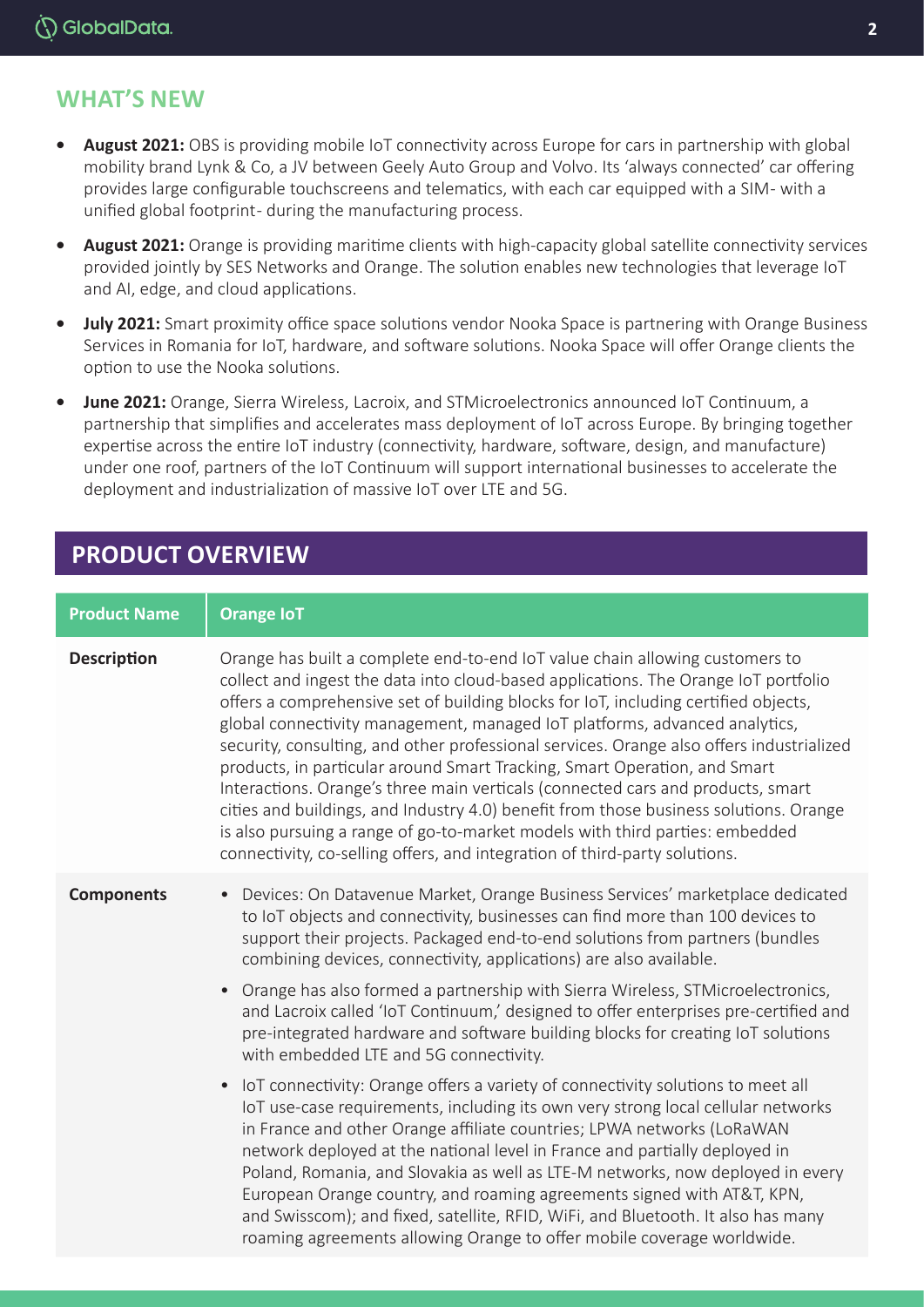- **Components** Orange deploys mobile private networks as an operator/integrator on the Orange footprint and as an integrator beyond its footprint to support multinational customers worldwide. Orange offers consulting, deployment, and - if requested the management of the network on behalf of its customers.
	- IoT managed connectivity platforms to manage cellular connectivity.
	- Orange's Live Objects platform provides customers with three ways to develop their own solutions: low-code programming tools (Node-Red and Iothink), APIs, and as an application enablement platform (thanks to connectors with main cloud environments Orange Cloud for Business, AWS, Microsoft Azure, and Google Cloud). ELK suite is integrated for data analytics and visualization. It is also connected with Splunk, Tableau, Qlik, and Microsoft Azure/Power BI for more advanced analytics needs.
	- IoT business applications: End-to-end industrialized products such as Smart Tracking, Smart Operations, and Smart Interactions.
	- Security solutions from Orange Cyberdefense including audit and CyberSoC capabilities at both the design and operations phases. Orange launched a security option called 'Controlled' based on machine learning, to monitor the customer's IoT mobile traffic.
	- AI and data analytics services through Orange Digital & Data business unit with 2,400 Data & AI experts in BI, data visualization, data analytics, and data science/ AI.
	- Consulting, integration, and end-to-end build and run solutions, with local and vertical skills.
	- Connectors to build customer solutions with various partners leveraging its ecosystem, such as ABB France (leader in energy technologies and automation) for smart building services and Quuppa for smart tracking solutions.
	- The partnership with Siemens has produced Industry 4.0 solutions such as motor condition monitoring, smart factory journey, and robot condition monitoring.
	- Orange has developed an ecosystem of partners with local integrators (e.g., Pure Integration in the U.S.), with module makers to develop its indirect go-to-market (e.g., Cavli Wireless), and with application providers to propose end-to-end solutions (e.g., SharingCloud, Communithings, Energisme).
	- Multisourcing Service Integration (MSI) sees Orange take over the end-to-end management of multiple mobile and IoT connectivity providers on behalf of customers.
	- IoT customer support offers managed services, including 'managed and optimized' (single point of contact, regular meetings), 'managed implementation' (IoT project deployment), 'device test kit' (test environment), and 'controlled' (enhanced visibility into security status of connected devices).

#### **Key Rivals** • AT&T

- 
- Deutsche Telekom
- Telefónica Business Solutions
- Verizon Enterprise Solutions • Vodafone Global Enterprise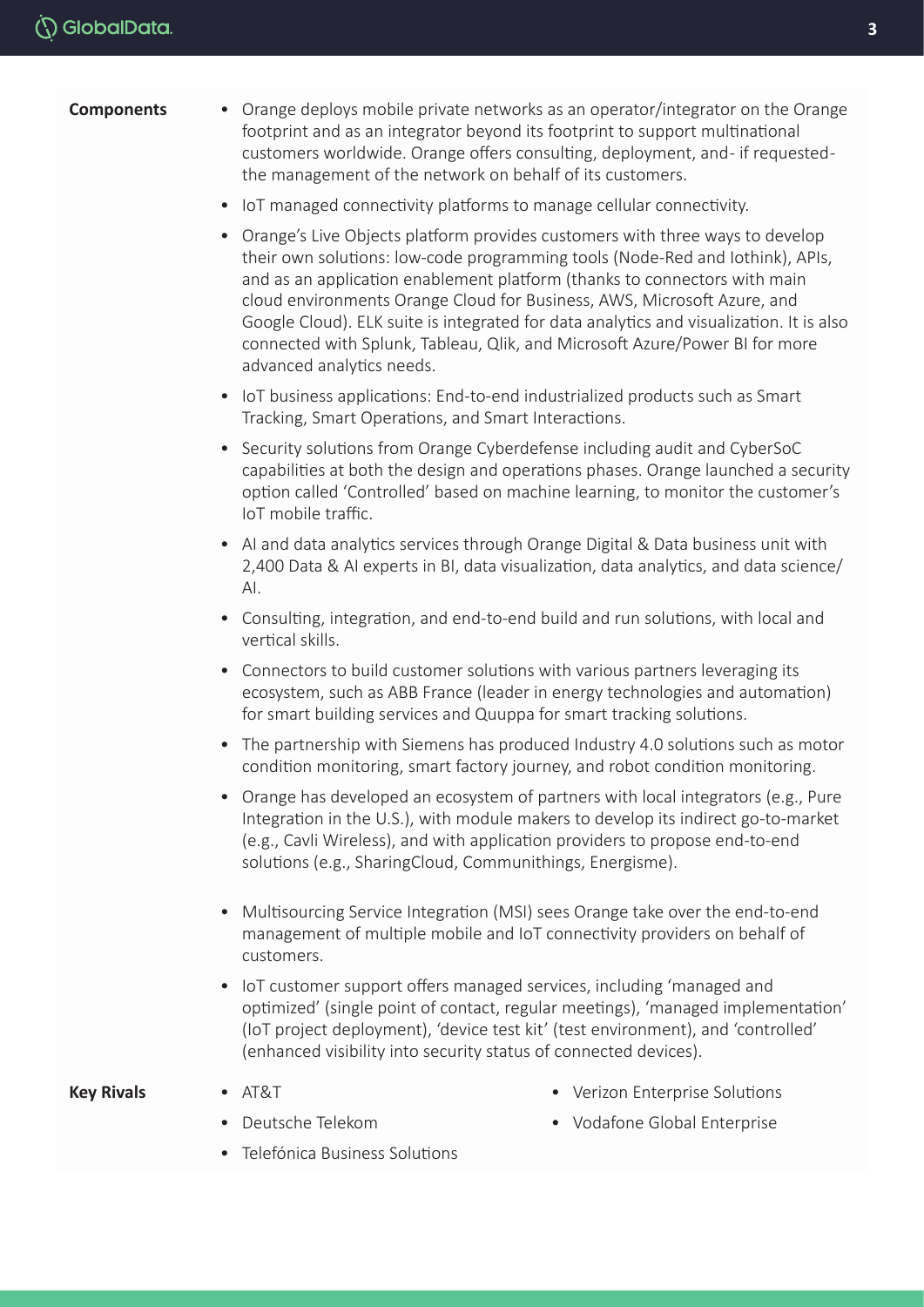- **Key Customers** Abu Dhabi Municipality
	- City of Marseille (SmartSeille)
	- City of Doha (Qatar)
	- Cotecna
	- Cargotec
	- De Beers Marine
	- Dobroflot
	- McConnell Dowell

#### **ESSENTIAL ANALYSIS**

- **• Comprehensive Portfolio:** Orange's IoT portfolio offers a comprehensive set of building blocks for IoT, with global connectivity management, certified objects, managed IoT platforms, advanced analytics, consulting, and professional services. Orange also offers industrialized products such as Smart Tracking, Smart Operation, and Smart Interactions, which support three market segments: connected cars and products, smart cities (and buildings), and Industry 4.0.
- **• Technical Resources:** Orange has over 700 IoT experts, as well as 2,400 data experts and 1,700 digital experts. It also has 2,300 security experts in its Orange Cyberdefense organization and 2,400 cloud experts in its Orange Cloud for Business unit. The Orange group has 8,000 people working in R&D, with about 10% of this resource dedicated to Orange Business Services.
- **• Wide-Ranging Connectivity:** Orange has a mobile network in 26 countries, global MPLS connectivity, 600+ roaming agreements, WiFi, satellite (including a new IoT service for maritime), radio/mesh networks, and a LoRa network in France covering 95% of the population. It has both LTE-M and NB-IoT in Belgium, with LTE-M in five countries. It has been further extending its LTE-M deployments in Europe, U.S., and Japan and has launched 5G in six countries in Europe.
- **• Co-Innovation Strategy:** Orange's strategy of joint innovation with key partners addresses growth markets and helps develop value-added sector solutions. Orange has opened nine 5G Labs in France, Belgium, and Romania to foster innovation around 5G.
- **Strong Foundation:** Orange's IoT business has been combined with enterprise mobility to form Smart Mobility Services- keeping connectivity and digital transformation linked- and grown to more than 24.3 million connections (in 35 countries). Connections are split into automotive/ transport (50%), smart cities and territories (25%), industry/ manufacturing (15%), and daily life/healthcare (10%).
- Port of Antwerp
- PSA Groupe
- Raspadskaya
- Safran Aircraft Engines
- Saint-Quentin-en-Yvelines urban area
- SNCF
- SHV Energy

#### **Strengths Limitations Limitations Limitations Limitations**

- **• Strong Competition:** Vodafone remains the European leader with over 130 million connections, leveraging its large wireless network, dedicated IoT BU, internally developed SDP, and acquisitions of integrators and connected car specialists.
- **• Where's the Traction?** Orange has fewer IoT connections installed in its customer base than key rivals, with 24.3 million connected things deployed.
- **• Competitive Differentiation:** While Orange has many strengths, other operators and large SIs are differentiating with end-to-end vertical solutions; others have a more global customer base. Many use the same partners as Orange, making it difficult for differentiation on both sides.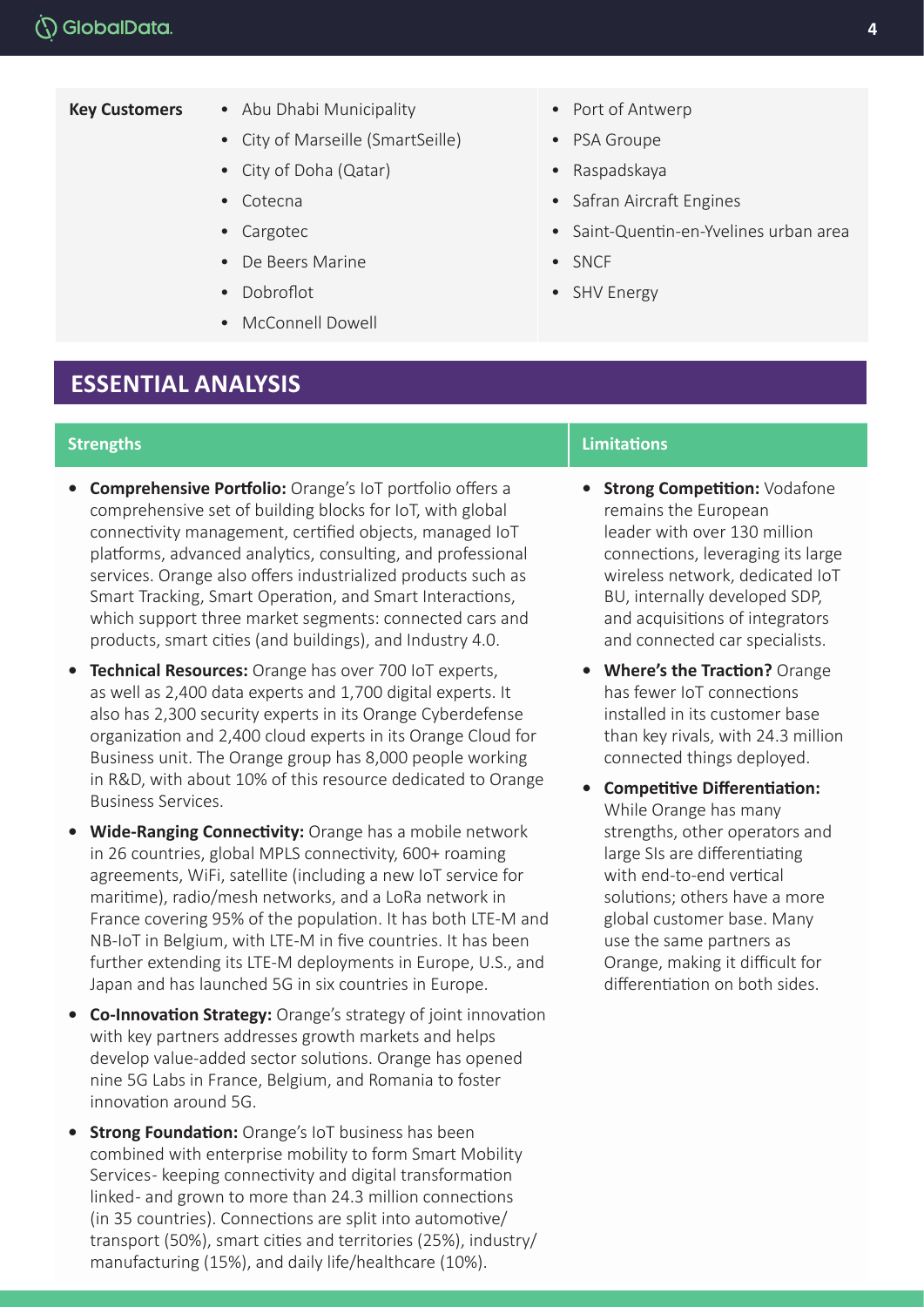### **CURRENT PERSPECTIVE**

#### **VERY STRONG**

- Orange Business Services is very strong in the IoT services market, having steadily built the business from basic M2M connectivity to now including end-to-end solutions that span many network types, horizontal and vertical applications, advanced data analytics, and deep professional expertise in support of development, integration, and operation of IoT deployments. Key benefits include its own IoT service delivery and application enablement platforms; widespread network coverage across fixed, cellular, and local access technologies; experience in mobile private networks; expertise in security and cloud; and the ability to serve MNCs internationally and SME and national enterprises locally through Orange operating companies. These strengths give it the flexibility to deliver IoT solutions in a variety of business models, whether connectivity only is required, or rather if a business requires an end-to-end solution.
- On the connectivity side, Orange is capable of supporting almost any potential network type. Cellular solutions include embedded SIMs (eUICC, available globally and across 18 European countries for B2C services), which have led to large connected car deals, but Orange also provides LPWA support with LoRaWAN, LTE-M, and NB-IoT. In doing so, the provider can offer the right network technology for each use case, rather than leading with a particular network and trying to force solutions to fit the technology. Orange has now launched 5G in France, Romania, Poland, Spain, Luxembourg, and Slovakia. It will focus on mobile broadband and critical IoT use cases. It also extended its LTE-M footprint in 2020, with five countries served and 12 being tested, and entered a partnership with SES Networks for satellite IoT connectivity.
- Orange recognized early that a vertical approach is necessary to truly deliver solutions that are fit for purpose. It is now targeting three key 'verticals'- connected cars and products, smart cities and buildings, and Industry 4.0. In the highly demanding automotive sector, it has found that its strict compliance to eUICC standards has helped it win big in connected car. This was reinforced again in 2021 with its deal supplying integrated SIMs for Lynk & Co, a JV between Geely Auto Group and Volvo. In smart cities (and smart buildings), a strong portfolio of customized and product/service offerings and an ability to meet the stringent IT requirements of public sector jurisdictions have resulted in 100 contracts, both large and small. Orange has put emphasis on energy management and has developed building energy consumption optimization and environmental performance solutions. In Industry 4.0, Orange is finding traction in applications for the mobile workforce including field personnel, in predictive maintenance, in asset tracking, and in connecting OT systems. In addition, Orange leverages its experience in mobile private networks to accompany its customers in their Industry 4.0 transformation.
- That traction is reflected in approximately 24.3 million IoT connections across 35 countries, generating revenue from connectivity and services (including consulting for use-case development, application development, and integration). The expansion of Orange's value-add in IoT services (beyond connectivity) is in particular based on all of the IT capabilities it has acquired, developed, and reinforced over the years in cloud, AI and data analytics, cybersecurity, consulting, and integration areas. The acquisition of Business & Decision, with its expertise in business intelligence and data science, has significantly strengthened Orange Business Services' operations in data analysis and governance in France and internationally. Orange's go-to-market is bolstered by complementary capabilities in both security services and support (Orange's MSI portfolio for services integration has helped it win large IoT deals). Network operator partners are extending its reach and bringing in new customers: for example, with China Telecom's requirements in Europe or with KDDI providing access to Japanese customers. Large and small technology vendors are also valuable IoT partners. The new IoT Continuum partnerships with Sierra Wireless, STM Microelectronics, and Lacroix should bring a more coordinated approach to cellular IoT solution building, saving both Orange and its customers time (and costs) on qualifying suppliers and integrating components. Partner Siemens is an Industry 4.0 leader, increasingly providing Orange with a powerful co-selling approach that can successfully target enterprises at both the CIO and line-of-business levels. Orange has also been successful in B2B2X models in support of vertical/application specialists rolling out digital services (e.g., Octo, for usage-based insurance in Italy).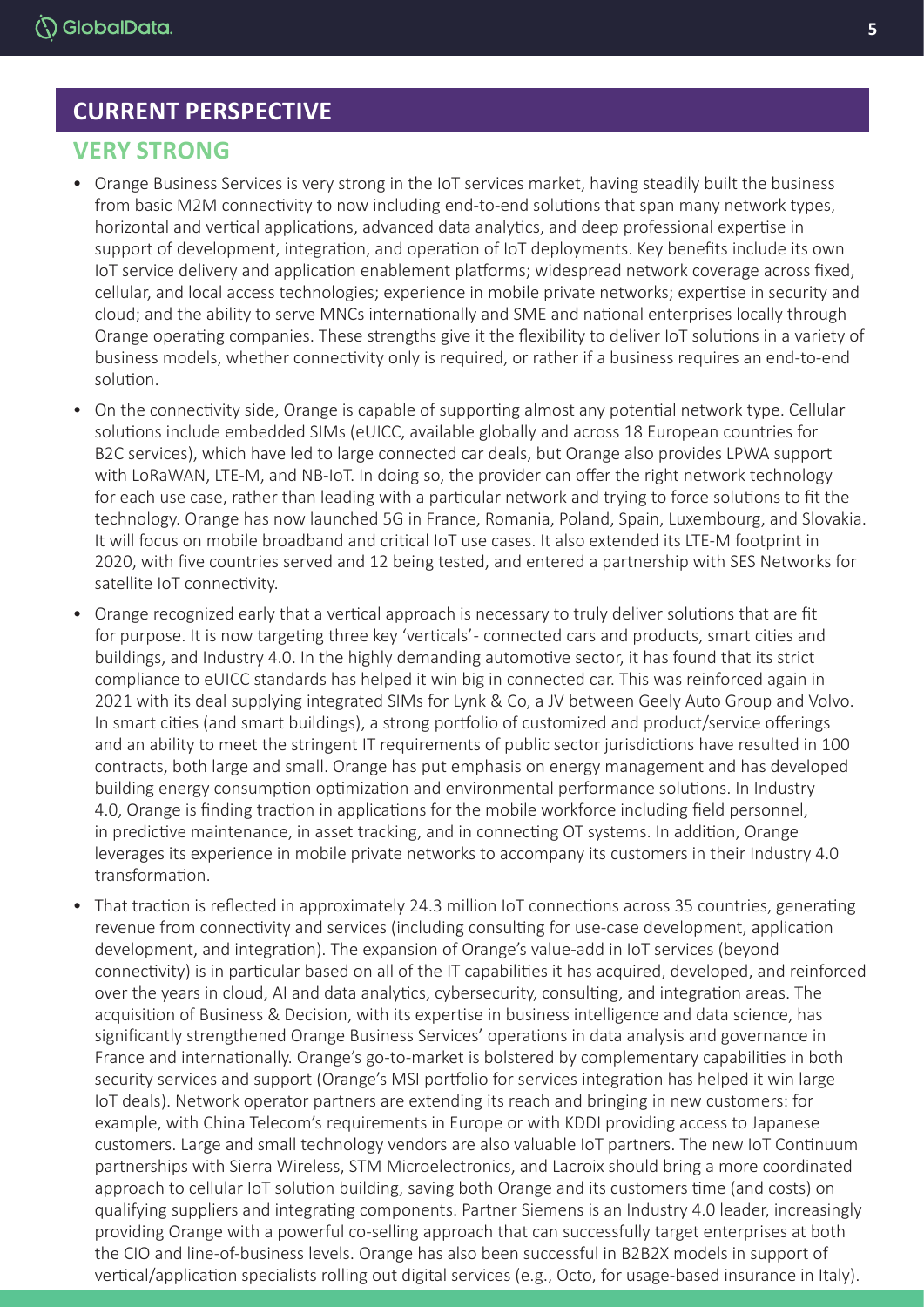## **COMPETITIVE RECOMMENDATIONS**

### **PROVIDER**

- **• Private Networks Integrator:** Orange has experience in deploying and integrating private networks for multinational customers worldwide. While highlighting that experience, it should emphasize how it can be leveraged to add value to its IoT solutions, and vice versa, particularly for customers in industrial verticals.
- **• Clear Strategic Focus:** Orange's corporate strategy of grow/scale/transform is perfectly suited to its IoT proposition, offering value-added services on top of connectivity. Its IoT unit should benefit from full support from corporate to address its market opportunity.
- **• Leverage the MNC Base:** Orange's IIoT approach is often country-focused, but it should make more effort to leverage its base of over 3,000 MNCs to provide solutions at a global level-tying in IIoT with other connectivity and cloud services and evolving bespoke solutions into productized offerings for the broader market.
- **• Get Edgy:** Orange has made less noise about exploiting edge networks than its peers; it needs to accelerate in terms of alliances, offerings, and marketing so as not to be seen to fall behind competitors.

## **COMPETITORS**

- **• MNCs:** Other global operators can note that they have more multinational deals and substantially larger and faster-growing installed bases of connected devices compared to Orange. They can note that the majority of Orange IoT engagements appear to be in-country (where Orange has operations) and are also mostly for connections within the same countries.
- **• Application Development:** Orange has unusually extensive systems integration and application development capabilities. Competitors should delve more deeply into app development and analytics or lose business to Orange and to traditional ITSPs. They can also exploit edge capabilities in the cloud to encourage third-party app developments.
- **• End-to-End Security:** Many operators only provide security that touches their network or end devices, although lack of security is a primary deterrent to IoT deployment. They should use partnerships if they don't have their own resources to provide IoT security solutions that span end devices, edge computing, networks/cloud services, data centers, and applications.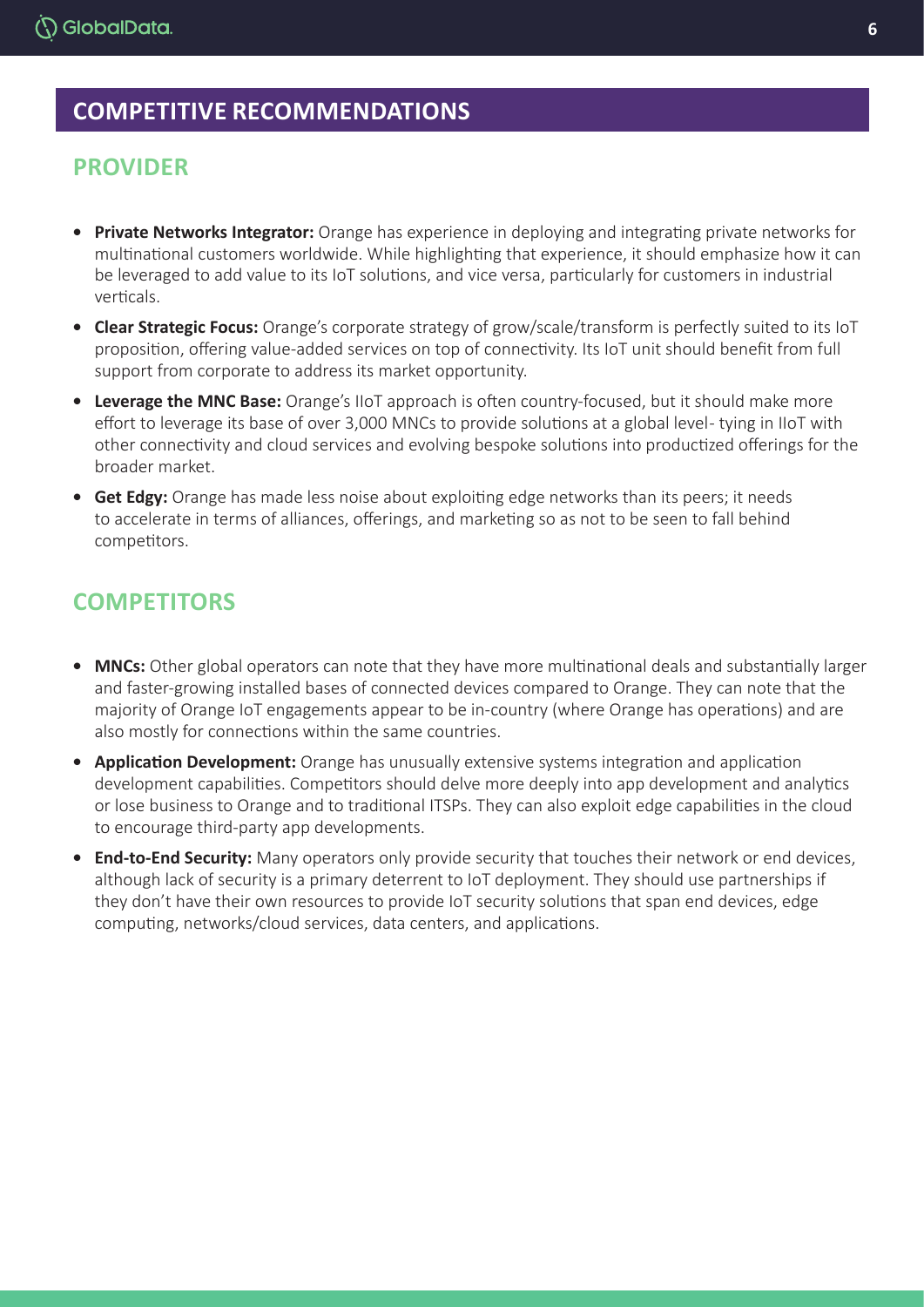## **METRICS**

## **VALUE-ADDED SERVICES**

#### **Rating: Very Strong**

**Consulting Services:**  Orange has end-to-end expertise in IoT including information systems integration, project management, AI, cloud, private networks, and security and privacy management. It has 750 identified IoT experts and 2,400 data experts. Specific consulting capabilities include: definition of ecosystems, business analysis, analysis of enterprise value chain, evaluation/ideation process, co-innovation support (e.g., with Schneider), use-case identification, and development of business case and business plan. Also provides connectivity and smart technical solutions, help in choosing relevant partners, expertise in IT integration and network design, and standardization. Vertical expertise is also available, aligned with Orange focus: automotive, smart city and buildings, industry 4.0, and healthcare. A recently expanded partnership with Siemens adds consulting, integration, and app development skills, as well as a strong go-to-market partner with a large customer pipeline.

#### **Pro Services:** 750 IoT specialists, many involved in development & delivery; team leverages local integrators to provide security, integration, and application development and management.

#### **Security Services:** End-to-end IoT security with a focus on objects and perimeter security. Orange has launched a security option called 'Controlled' based on machine learning, to monitor the customer's IoT mobile network. It also leverages Orange Cyberdefense, Orange Group's cybersecurity unit (with over 2,300 security experts), to provide audit and CyberSoC solutions. Performs 50 industrial plant security audits per year, provides security advice to device manufacturers, runs secure data center and operations with ISO 27001 certification, and analyzes 50 billion security events a year. Identity management of employees and customers is a prerequisite to support GDPR privacy requirements in Europe.

**Data Analytics:** 2,400 Data & AI Orange experts include a big data consultancy team, data architects, data scientists, data analysts, developers, and big data integrators. Customers can build and host their infrastructure and big data tools in a secure cloud environment. Also offers Flux Vision tool to measure population movements and attendance at specific areas by analyzing technical data points from Orange's mobile network.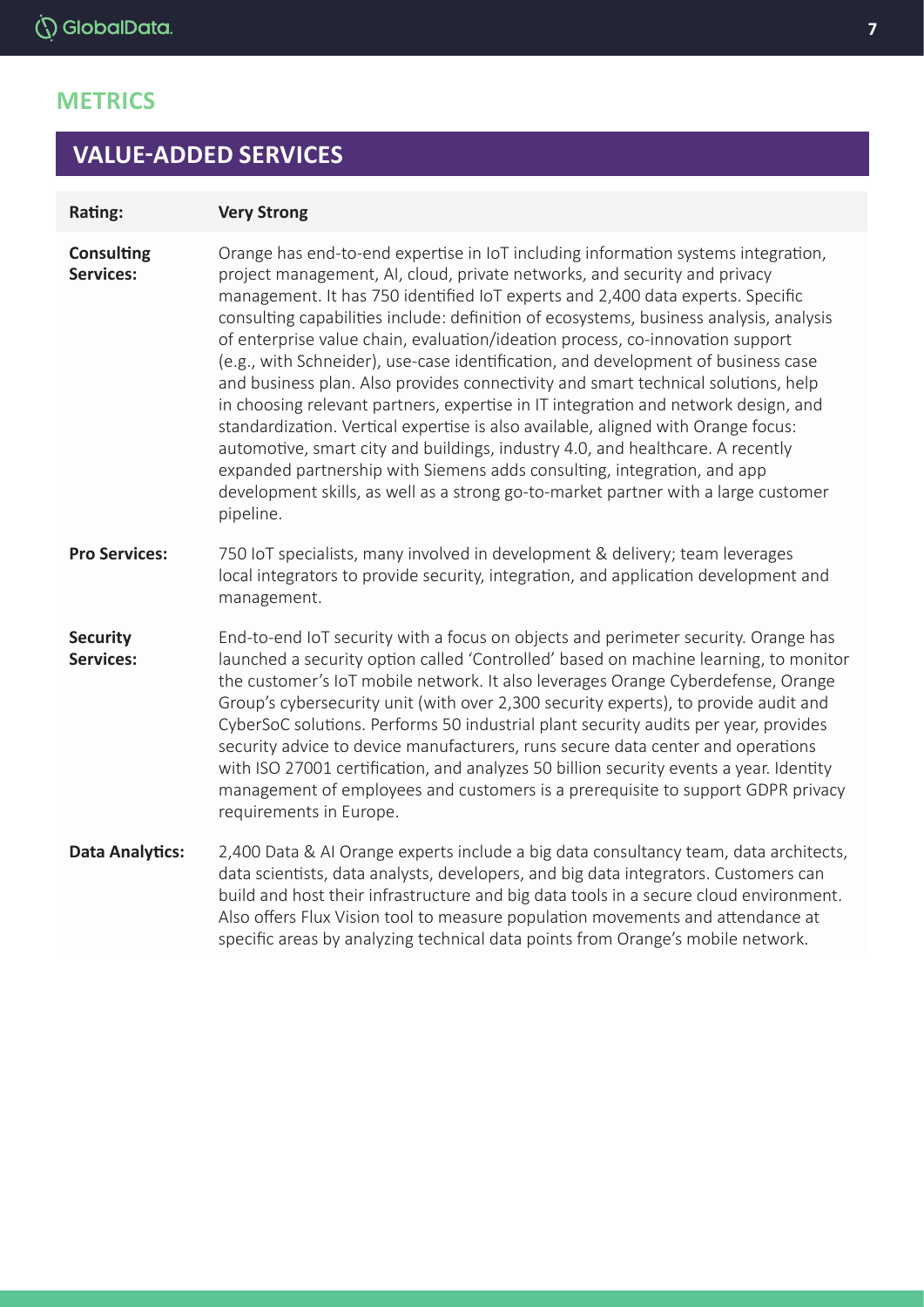# **PLATFORMS**

| Rating:                                       | <b>Strong</b>                                                                                                                                                                                                                                                                                                                                                                                                                                                                                                                                                                                                                                                                                                                                                                                             |
|-----------------------------------------------|-----------------------------------------------------------------------------------------------------------------------------------------------------------------------------------------------------------------------------------------------------------------------------------------------------------------------------------------------------------------------------------------------------------------------------------------------------------------------------------------------------------------------------------------------------------------------------------------------------------------------------------------------------------------------------------------------------------------------------------------------------------------------------------------------------------|
| Connectivity<br><b>Platforms:</b>             | IoT Managed Global Connectivity portfolio has two product lines: IoT Connect<br>Express and IoT Connect Advanced. Offer includes access to the Orange global<br>mobile network enhanced by alliance of operators and roaming agreements.<br>SIM and connectivity management includes: IoT dedicated SIM cards portfolio,<br>web-based connectivity management tools (portal, APIs) to manage and monitor<br>mobile lines, with a global invoice mechanism. Provides SIM lifecycle management,<br>traffic monitoring, subscriptions inventory and customized alarms, eUICC, and B2C<br>connectivity. Orange uses Ericsson's IoT Accelerator connectivity management<br>platform and a proprietary connectivity management platform called Malima.                                                          |
| App<br><b>Enablement</b><br><b>Platforms:</b> | Orange App Enablement Platform (AEP) for developers, integrators, and professional<br>services is called Live Objects. Communication layer includes: SMS, mail, SIM,<br>LPWA Manager, MQTT/REST bridges, cloud-to-cloud platforms adapters, protocol<br>adapter. Application layer includes: admin, billing, user management; device,<br>data and message management, and application tools (dashboards, visualization,<br>rules, event processing). Three main ways to develop: low-code programming<br>tools (Node-Red and Iothink), APIs, and AEP thanks to connectors with main cloud<br>environments Orange Cloud for Business, AWS, Microsoft Azure, and Google Cloud.<br>Partnerships with Siemens (MindSphere and Digital Industries portfolio) enhance<br>app development options for customers. |
| <b>Differentiators:</b>                       | Orange IoT Platform is both horizontal (API mode) and supports verticalization,<br>derived from use cases from LoRa customer base. Orange also invests in its national<br>and international coverage (for instance, in France with 4,900 LoRa gateways<br>for indoor deployments and for national outdoor coverage, covering 95% of the<br>country). In Belgium, Orange offers both LTE-M and NB-IoT. The Datavenue/IoT<br>Market online marketplace, launched in 2018, allows customers and developers<br>to order objects and postpaid connectivity. Packaged end-to-end solutions from<br>partners (bundles combining devices, connectivity, applications) are also available.                                                                                                                         |

# **VERTICAL MARKETS**

| Rating:                            | <b>Very Strong</b>                                                                                                                                                                                                                                                                                                                                                                                                                                                                                                                                                                   |
|------------------------------------|--------------------------------------------------------------------------------------------------------------------------------------------------------------------------------------------------------------------------------------------------------------------------------------------------------------------------------------------------------------------------------------------------------------------------------------------------------------------------------------------------------------------------------------------------------------------------------------|
| <b>Target</b><br><b>Verticals:</b> | Orange has named three 'chosen verticals': Smart Cities & Buildings, Industry 4.0,<br>and Automotive & Connected Products. Orange Business Services' goal is to co-<br>innovate with verticals for the 5G mobile era.                                                                                                                                                                                                                                                                                                                                                                |
| Partnerships<br>for Verticals:     | Different kinds of partners for each component. Data & objects providers with<br>vertical relevance or standards and security expertise; Transport: operators with<br>complementary & competitive roaming; IoT platform providers with recognized<br>leadership, in country presence, or vertical expertise; integrators/consultants with<br>local recognized skills. Key partners by vertical for joint go-to-market: Fleet/OEM-<br>Ericsson, KDDI; smart cities and buildings-ABB (also for energy and environmental<br>performance); Industry 4.0- Siemens and local integrators. |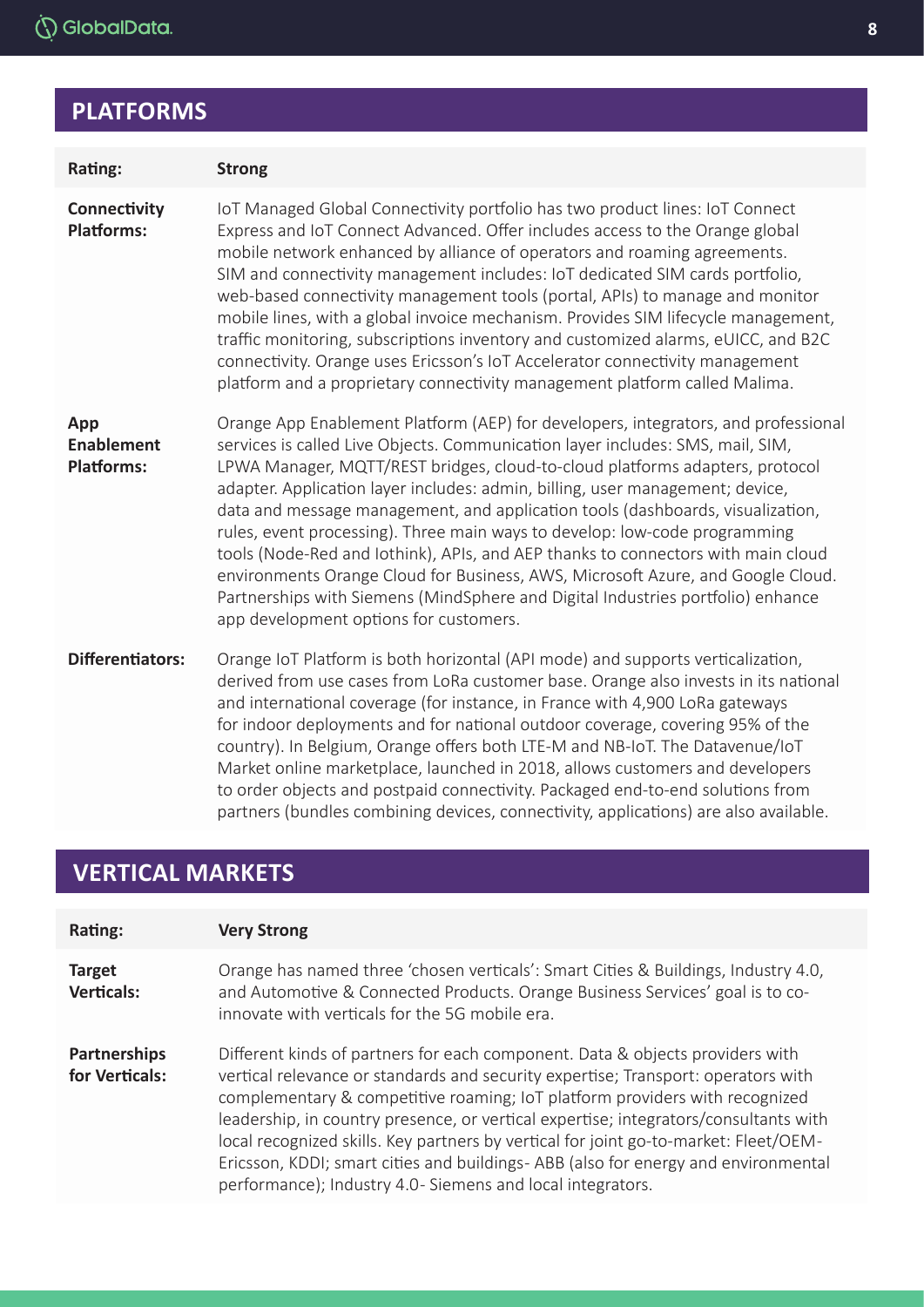# **APP DEV**

| Rating:                                | <b>Very Strong</b>                                                                                                                                                                                                                                                                                                                                                                                                    |
|----------------------------------------|-----------------------------------------------------------------------------------------------------------------------------------------------------------------------------------------------------------------------------------------------------------------------------------------------------------------------------------------------------------------------------------------------------------------------|
| <b>App Dev</b><br><b>Capabilities:</b> | The Orange Digital and Data strategic business unit develops applications to<br>help customers build the digital experience with on-premises, hybrid, or cloud<br>applications. It has 2,400 Data & AI experts and 400 developers who build over<br>1,000 applications per year. Orange has also launched its Orange Fab startup<br>accelerator across 19 countries, which includes IoT as a target development area. |
| <b>Application</b><br><b>Examples:</b> | Orange's smart tracking solution enables shop floor personnel at SPS Technologies<br>to quickly identify the location of specific production jobs and save time by avoiding<br>the manual search time associated with previous approaches.                                                                                                                                                                            |
|                                        | Among other use cases, operating staff from local authority of Saint Quentin en<br>Yvelines in France receive alerts from Orange smart operations solution in case of<br>flooding risk related to overflowing rainwater ponds. This solution enables remote<br>maintenance, simplified management, and reduced travel for operating staff.                                                                            |
|                                        | Gecina is now using Orange smart office solution for more attractive, modern, and<br>intelligent office spaces via presence detection, signaling, and booking for various<br>areas, including desks and meeting rooms.                                                                                                                                                                                                |
| <b>Developer</b><br><b>Resources:</b>  | More than 3,150 dedicated experts for IoT, Data & Analytics. Provides third-party<br>data sources: data catalog, outdoor and indoor mobility data; management platform<br>for data collection and processing; end-to-end expertise: IS integration and project<br>management, with data scientists, security and privacy experts. Has solid UX/UI<br>expertise and tested methodologies.                              |

# **PARTNERSHIPS**

| Rating:                                               | <b>Very Strong</b>                                                                                                                                                                                                                                                                                                                                                                                                                        |
|-------------------------------------------------------|-------------------------------------------------------------------------------------------------------------------------------------------------------------------------------------------------------------------------------------------------------------------------------------------------------------------------------------------------------------------------------------------------------------------------------------------|
| <b>Application</b><br><b>Partners:</b>                | ABB, SharingCloud, Communithings, Energisme, Siemens                                                                                                                                                                                                                                                                                                                                                                                      |
| <b>Service</b><br><b>Provider</b><br><b>Partners:</b> | Partners with operators with complementary and competitive roaming. Member<br>of the Global M2M Association along with Deutsche Telekom, Telecom Italia, Telia,<br>SoftBank, Bell Canada, and Swisscom. GMA and Bridge Alliance provide cellular<br>connectivity in over 100 markets. LoRa Alliance partnerships. KPN (Netherlands) and<br>Swisscom (Switzerland) roaming for LTE-M in Europe, as well as AT&T in the U.S. and<br>Mexico. |
|                                                       | Go-to-market alliance with China Telecom and KDDI. Partners for indirect channel<br>go-to-market include Cavli Wireless and local integrators such as Pure Integration in<br>North America.                                                                                                                                                                                                                                               |